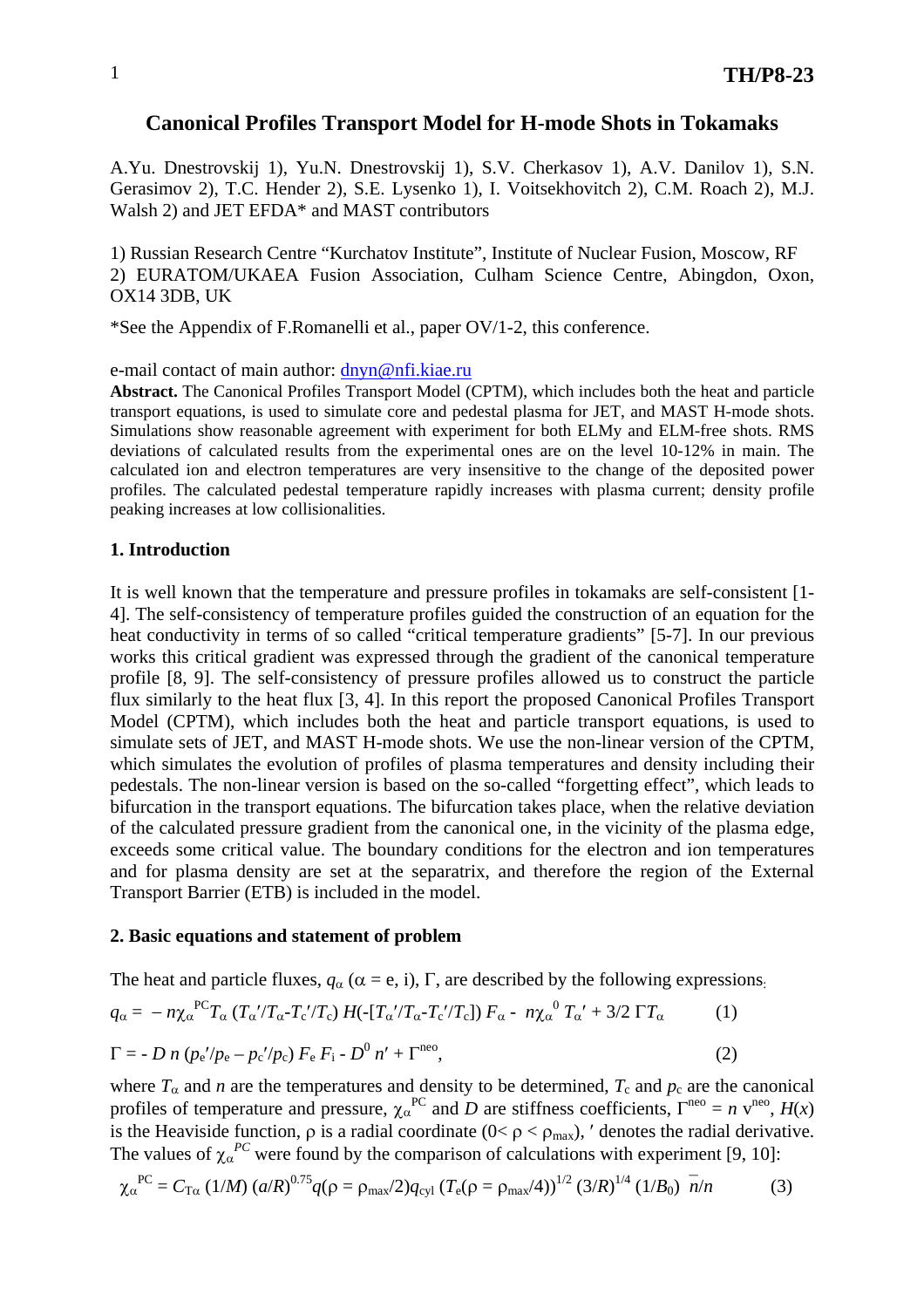The values of  $\chi_{\alpha}^0$  are much smaller than  $\chi_{\alpha}^{\text{PC}}$ , but play an essential role inside the transport barriers. We set also [3, 4]  $D = C_n \chi_e^{PC}$ ,  $C_n = 0.08$ . This value of  $C_n$  leads to a reasonable range of the required cold neutrals influx  $q_N = (2 - 20) \times 10^{21}$  s<sup>-1</sup>, depending on plasma density and deposited power. We propose also that  $p_c \sim i_c$  and  $T_c'/T_c = 2/3 p_c'/p_c$ , where  $p_c$  and  $i_c$  are the dimensionless canonical profiles for pressure and current density. The derivation of the canonical profiles  $\mu_c=1/q_c$  and  $i_c$  was discussed in [4,8].

In expressions (1)-(2)  $F_{\alpha} = \exp(-z_{\text{pa}}^2/2z_0^2)$  is a "forgetting factor", where  $z_{\text{pa}} = -(a \rho_{\text{max}}/\rho)$  $(p_\alpha/p_\alpha - p_c/p_c)$  is a dimensionless "distance" between the electron or ion pressure profiles and the canonical pressure profile. We suppose that a transport barrier occurs, when the distance  $z_{p\alpha}$  exceeds the second critical gradient  $z_0$ :  $|z_{p\alpha}| > z_0$ . To describe the H-mode, it is sufficient to set  $z_0 = 8$  [9, 10]. Note that in the transport barrier (the forgetting region)  $F_k \ll 1$  and the first terms in fluxes (1, 2) will be small, but outside this region  $F_k \approx 1$ .

To estimate the quality of simulation, we introduce the RMS deviations for temperatures:

$$
d_2T = \left\{ (1/N) \sum_{k=1}^{N} \left[ \frac{T_k^{calc} - T_k^{exp}}{T_k^{exp}} \right]^2 \right\}^{1/2}
$$
 (4)

and similar values for density. The summation is produced over points placed in the region  $0 < \rho < 0.8\rho_{\text{max}}$ , as the experimental data are less reliable near the plasma edge. As boundary conditions for temperatures and density we set  $T_e(a) = T_i(a) = 0.05$  keV,  $n(a) \sim n/10$ .

#### **3. Simulation of JET ELMy H-mode shots**

The simulation is carried out for two groups of JET shots. The first group contains shots with a broad range of plasma current, and was used in [11, 12]. The second group includes shots with small and large values of collisionality parameter  $v_{\text{eff}}$ , which is proportional to  $n/T_e^2$ . Figure 1 shows the distribution of chosen shots in the  $(n, P_{tot})$  plane. We use in this section the experimental data as analysed using the TRANSP code.

To construct the transport barrier model, we have to specify the coefficients  $\chi_i^0$ ,  $\chi_e^0$  and  $D^0$ , which define the behaviour of plasma parameters inside the external transport barrier (ETB). Model parameters were optimised for the chosen sets of shots to give:

$$
\chi_{i}^{0} = 0.23 \ P_{\text{tot}}/(I_{\text{p}}), \ \chi_{e}^{0} = \chi_{i}^{0} \ \{4.5 \ (T_{\text{e}})^{1/2}/R\} \ (m^{2}/s)
$$



*FIG. 1. Main parameters of chosen JET H-mode shots.* 

*FIG. 2. RMS deviations for the first group of shots.*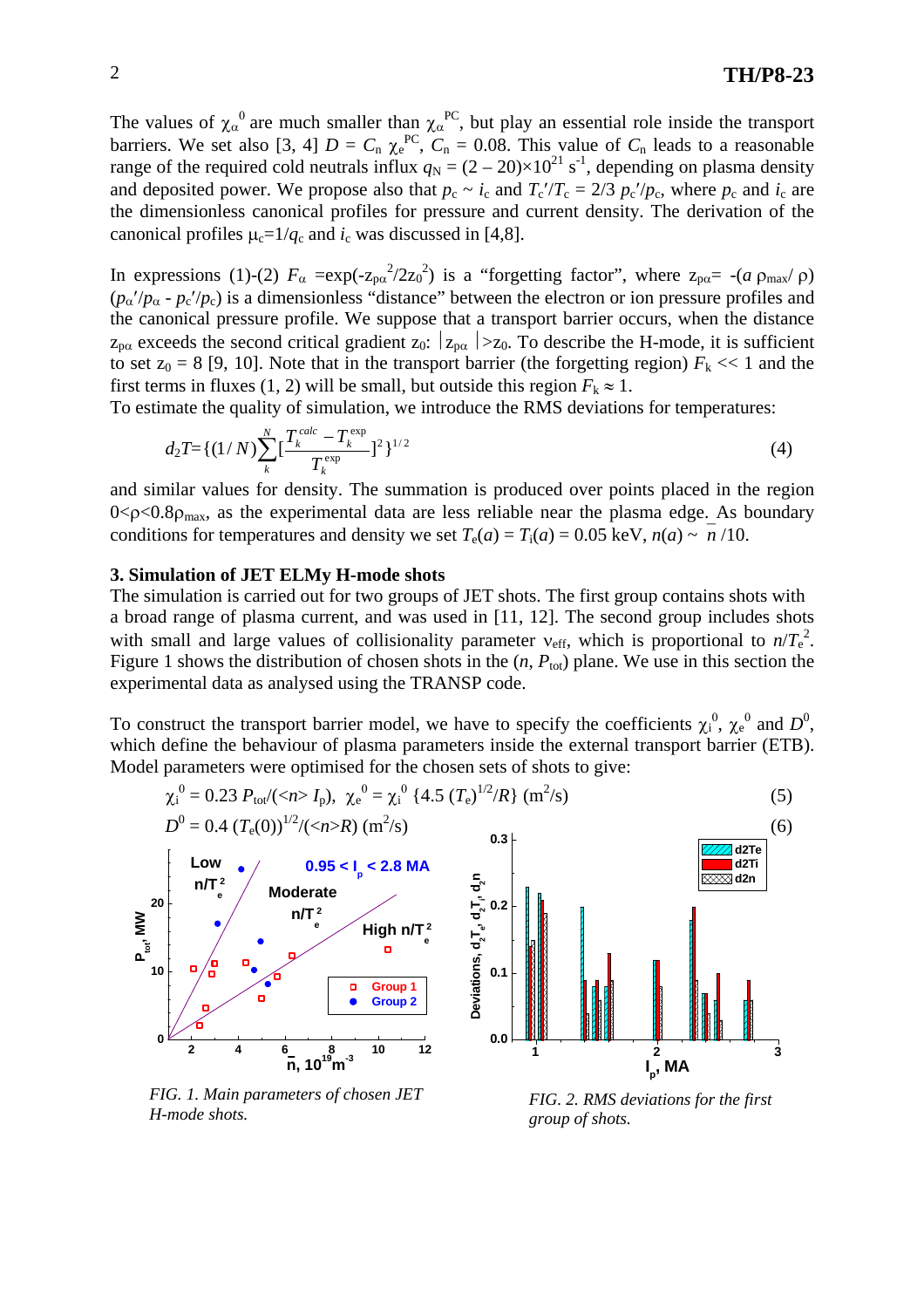



*FIG. 3. RMS deviations for 10 JET shots with current*  $I_p > 1.5$  *MA vs collisionality.* 

*FIG. 4. Peaking of experimental (red circles) and calculated (black squares) electron temperature profiles vs plasma current.*



*FIG. 5. Calculated temperature pedestal vs current.* 

*FIG. 6. Experimental and calculated density peaking for shots with Ip>1.5 MA.*

Here *n*,  $I_p$ ,  $P_{\text{tot}}$ , *R* and  $T_e$  are in 10<sup>19</sup> m<sup>-3</sup>, MA, MW, m, keV correspondingly, and <...> denotes volume-averaging. The quality of the simulation is displayed in figures 2 and 3, where the RMS deviations for electron and ion temperatures and density are shown. The figure 2 includes 10 shots from the first group. Figure 3 includes shots from both groups with plasma current  $I_p > 1.5$  MA.

The peaking of the electron temperature profiles (the ratio  $T_e(0)/T_e(0.5)$ ) for shots with  $I_p > 1.4$ MA is shown in figure 4. It seen that most of points are in the narrow band  $1.3 < T_e(0)/T_e(0.5)$ < 1.6, and the peaking weakly decreases with increasing current. This means that the electron temperature profiles are approximately similar, and justifies our choice of the parameter  $\mu_0=1/q_0$  in the canonical profile problem:  $\mu_0 = (3.5 - 4)/q_a = (3.5 - 4) \mu_a$ .

The electron-ion energy exchange power is high in the vicinity of the ETB due to low electron temperature. Therefore, the electron and ion temperature pedestals,  $T_{e, \text{ped}}$  and  $T_{i, \text{ped}}$ , are close to each other, and so for simplicity, we sometimes use  $T_{\text{ped}} = (T_{\text{e,ped}} + T_{\text{i,ped}})/2$  as the temperature pedestal. Figure 5 shows the calculated values of the temperature pedestal  $T_{\text{ped}}$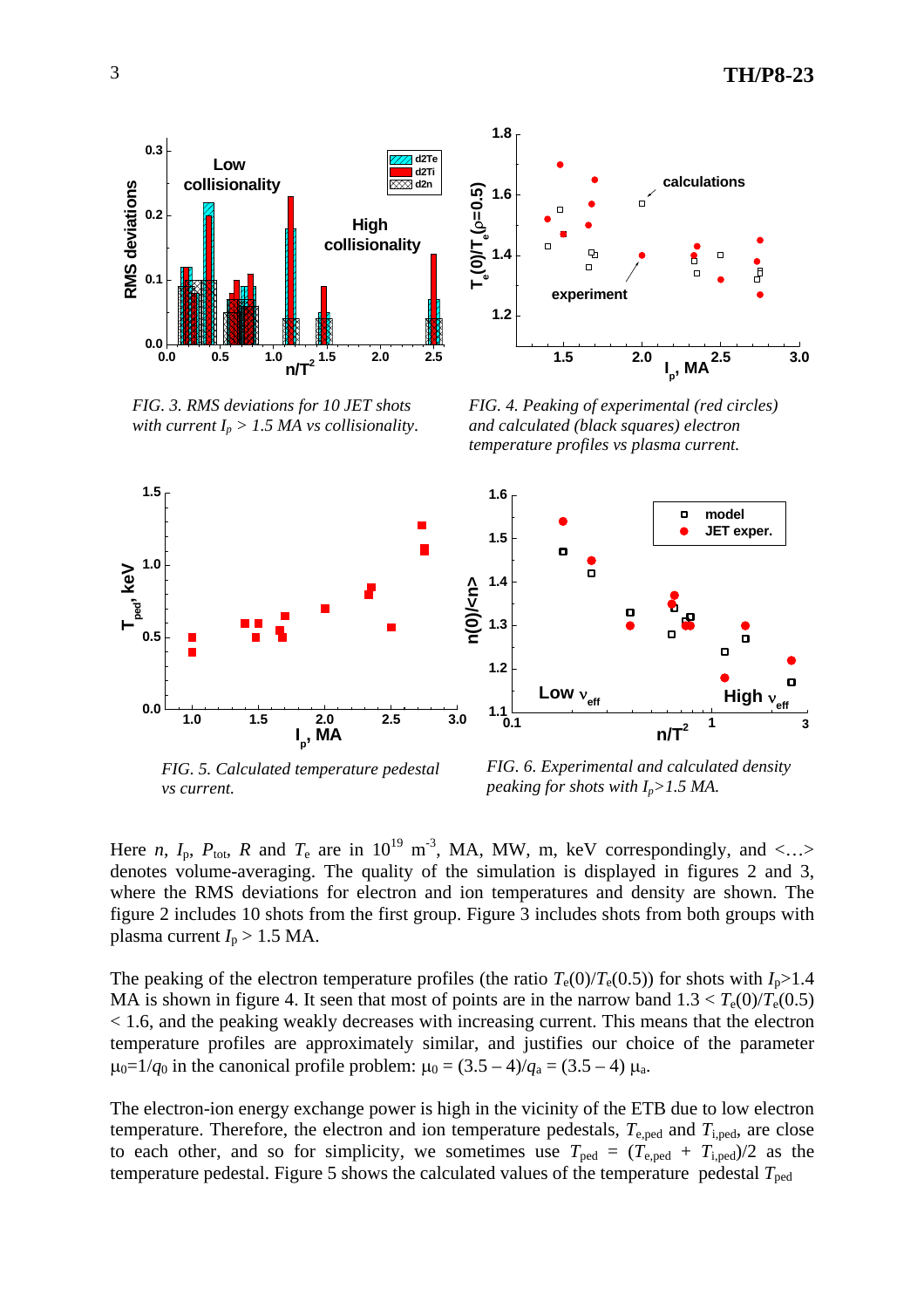

*FIG. 7. Calculated normalized density pedestal for shots with Ip>1.5 MA.*

*FIG. 8. Pedestal density n ped and cold neutrals influx q<sub>N</sub>. as functions of particle diffusivity.* 

versus plasma current. The main tendency is clear: the values of  $T_{\text{ped}}$  increase with current rise. It is may be explained by the decrease of temperature profile stiffness al low  $q_{\text{cyl}}$  (see Eq.(3)). Such behaviour of  $T_{\text{ped}}$  is observed usually in experiment.

In recent works [13-15], the peaking of the experimental density profiles in JET and ASDEX-U was considered. It was shown that in H-mode shots the peaking (the ratio  $n(0)/\langle n\rangle$ ) diminishes with increasing collisionality. Figure 6 shows the experimental and calculated density peaking factor versus collisionality for 10 JET shots with high current  $I_p > 1.5$  MA. The experimentally observed trend of the peaking factor increasing with decreasing collisionality is well reflected in the calculated results. It is defined in the model by the increase of the anomalous particle pinch as the collisionality diminishes.

The rise of calculated normalized density pedestal with collisionality for shots with plasma current  $I_p > 1.4$  MA is shown in figure 7. We see that a flattening of the density profile with increasing  $n/T_e^2$ , owing to the increasing importance of the density pedestal.

To estimate the reliability of the modelled density pedestal values, we temporarily relax constraint (6) and allow  $\overline{D}^0$  to vary in some range as a free parameter. Figure 8 shows the dependences of  $n_{\text{ped}}$  and  $q_N$  on  $D^0$  with other parameters taken from shot #61174. Expression (6) gives us  $D^0 = 0.05$ . We see that the cold neutrals influx is proportional to  $D^0$ , but the density pedestal is really unchanged! This means that the density pedestal weakly depends on the transport barrier model, and that the modelled value of  $n_{\text{ped}}$  is robust. The physical explanation is that most of the cold neutral influx (up to 90%) is absorbed inside the ETB.

The comparison of the experimental, calculated and canonical relative gradients of pressure is shown in figure 9. The shown experimental values are averaged over time intervals ∆*t* ranging from  $0.6 - 2$  s. The calculated values of  $R/L<sub>p</sub>$  are very close to the experimental ones.

## **4. Modelling of ELM-free H-mode JET shots #41071 and #42623**

These shots relate to the experimental campaign of 1997 with record fusion performance, but without tritium. They have the following features: (1) they are quite non-stationary; (2) during the ELM-free phase, which lasts  $1.5 - 2.5$  s, the plasma current decreases by 10%, and the plasma density rises from  $\langle n \rangle = 2 \times 10^{19}$  to  $5 \times 10^{19}$  m<sup>-3</sup> (figure 10). The modelled time interval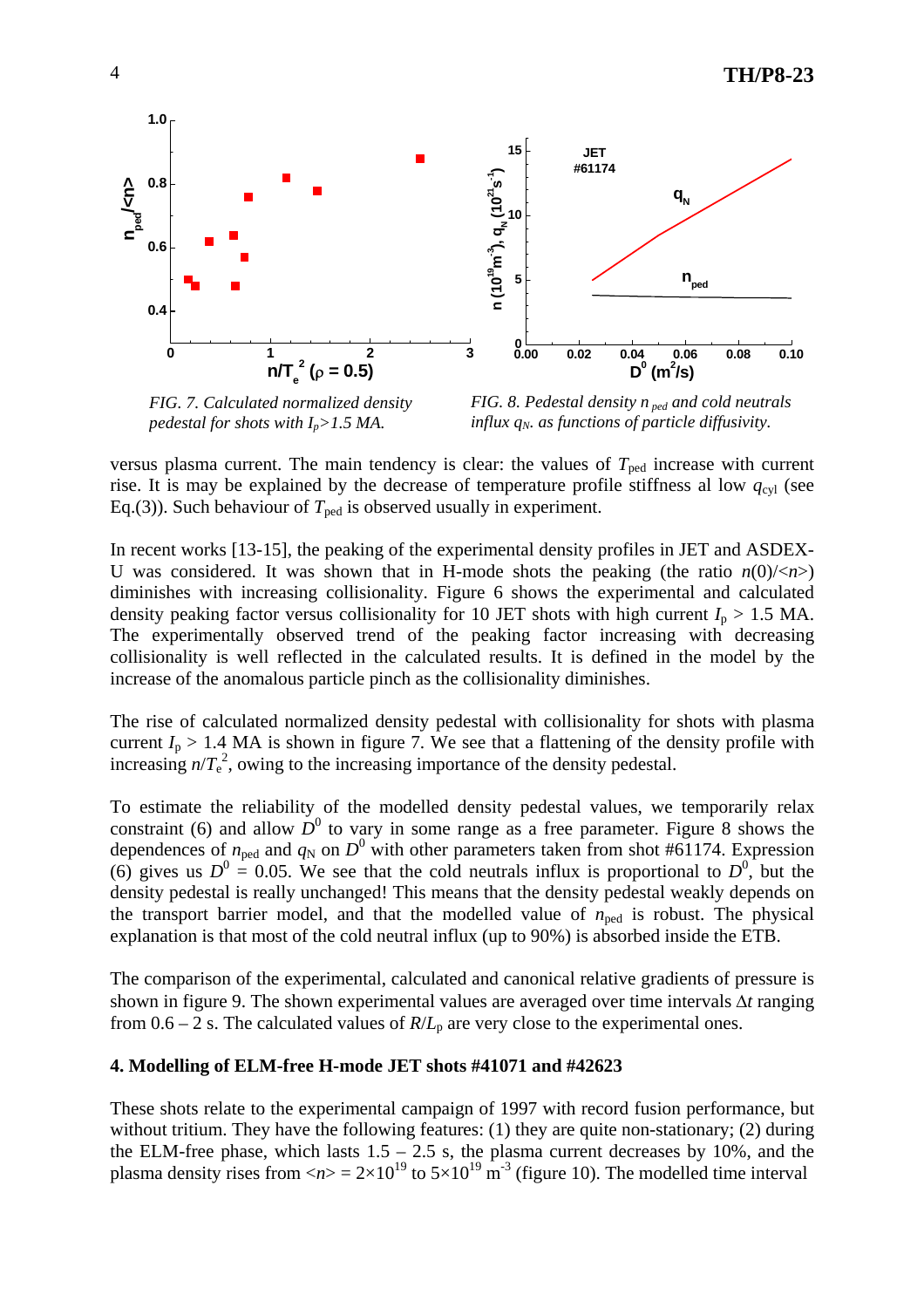

*FIG. 9. Experimental, calculated and canonical relative gradients at*  $\rho = 0.5$ .



*FIG. 10. Temporal evolution of density for JET ELM-free H-mode shots.* 



*FIG. 11. Profiles of NBI power deposited to ions Pnbi and electrons Pnbe at different values of parameter* λ.

*FIG. 12. Dependencies of the electron and ion temperature pedestals on the heat diffusivitiy for JET shots.*

was  $12s < t < 13.7$  s for shot #42623, and  $12s < t < 14.7$  s for shot #41071. The NBI heating was switched on at  $t = 12$  s and at the end of these time intervals there were giant ELMs (and so the calculations were stopped).

For the comparison of calculations with experiment we use in this section the "raw" experimental data for electron and ion temperatures and plasma density (and not data that were analyzed by TRANSP). To make clear the sensitivity of our calculations to the deposited power profiles, we use the following model. We fix the loss of hot particles to be 20%:  $Q_{\text{abs}} =$ 0.8  $Q_{\text{dep}}$ , and assume that the fast ion density has a Gaussian radial profile  $n_{\text{hot}} = n_{0,\text{hot}}$  exp( $ρ<sup>2</sup>/2λ<sup>2</sup>)$ . Here  $Q<sub>abs</sub>$  and  $Q<sub>dep</sub>$  are the absorbed and deposited powers, λ is a parameter equal to a half width of the fast ion density profile. Comparing with calculations by TRANSP for ELMy shots in the previous section confirms that our choice of multiplier 0.8 in  $Q_{\text{abs}}$  is reasonable for shots with  $\langle n \rangle = (3-5) \times 10^{19}$  m<sup>-3</sup>, and suggests that  $\lambda$  lies in the range 0.4 – 0.6. The power densities,  $P_{\text{nb}}$ ,  $P_{\text{nb}}$ , going from fast ions to the plasma electrons and ions were calculated using analytical expressions [16] and shown in figure 11 for shot #42623. It is seen that in the plasma centre the local values of  $P_{\text{nbi}}$  at  $\lambda = 0.4$  and 0.6 differ by a factor of 2. In the ELM-free discharges, the pedestals are quasi-steady-state and their absolute values exceed the time-averaged values of pedestals in the ELMy discharges by a factor of 3-4.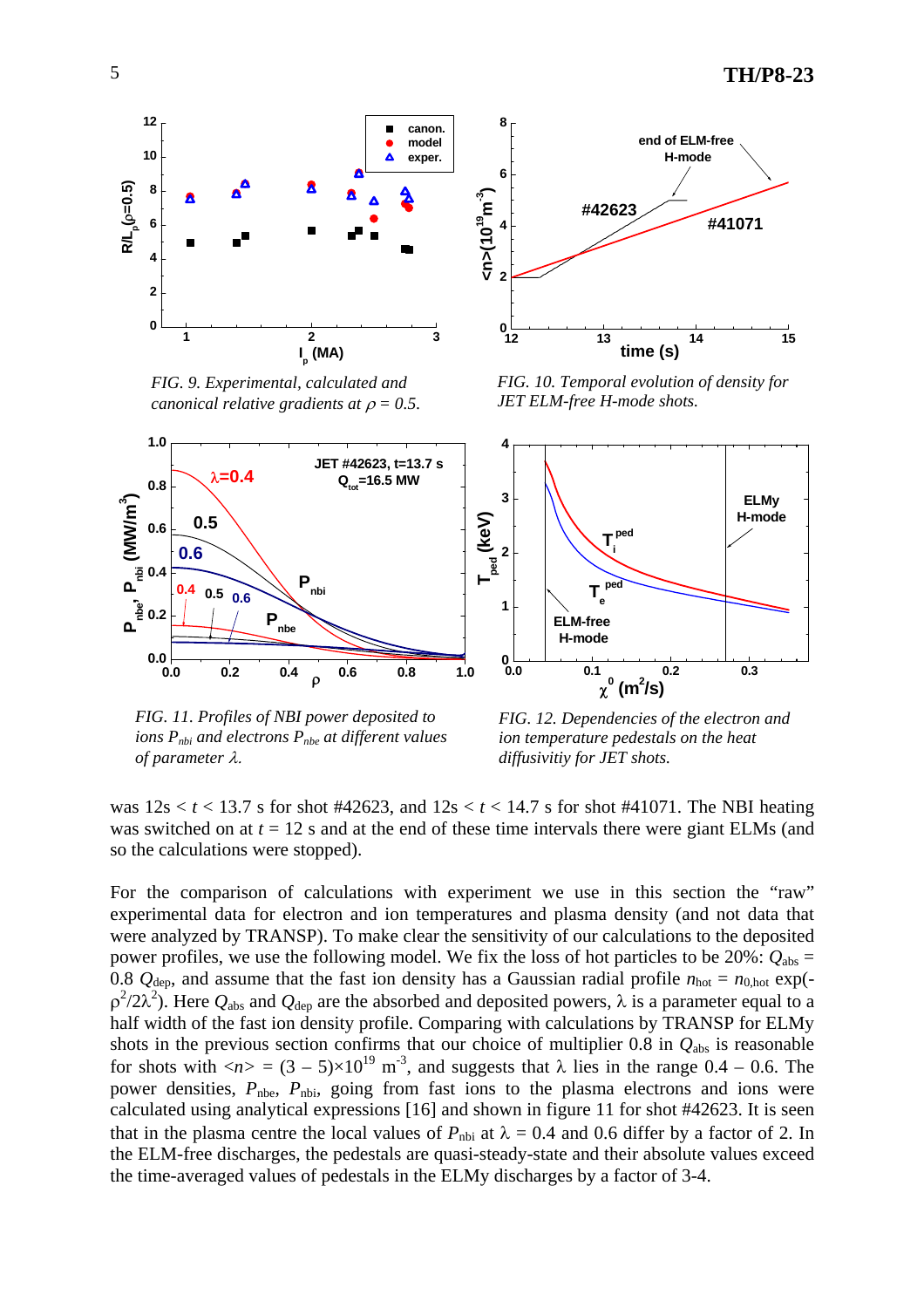

*FIG. 13. The comparison of experimental ion temperature profiles from shot#42623 with calculated at different* λ*.*



**R (m)**

**Te calc**

**Ti calc**

**2.0 2.5 3.0 3.5 4.0 0**

**Te exp** **Ti exp**

These calculations have shown that to describe the temperature pedestals in the ELM-free discharges we have to diminish the heat diffusivities  $\chi_e^0$  and  $\chi_i^0$  by factor of 8-10 in comparison with (5, 6). This large factor arises due to the high stiffness of the temperature profiles. Figure 12 illustrates the dependence of the electron and ion temperature pedestals on the  $\chi_e^0$  and  $\chi_i^0$  for the shot #42623. Below in our calculations we reduce the constant multiplier 0.23 in (5) by a factor of 8-10 using the experimental estimates of the pedestal temperatures.

**2 4**

**6 8 10**

**12**

**<sup>14</sup> JET, #41071 t=14.5 s,** λ**=0.5**

Calculated and experimental ion temperature profiles for shot #42623 are compared in figure 13. The experimental points are taken for three adjacent times spanning 75 ms. This allows one to estimate the scatter of experimental points. The calculated curves are drawn for  $\lambda =$ 0.4, 0.5 and 0.6. It is seen that all calculated curves reasonably describe the experiment. This feature arises again due to the stiffness of the temperature profile. The experimental and calculated profiles of ion and electron temperatures for shot #41071 (with  $\lambda = 0.5$ ) are shown in figure 14. We see again the good accordance between experiment and model calculations.

The experimental and calculated plasma density profiles for shot  $#41071$  at  $t = 14.5s$  are shown in figure 15. Note that these profiles are very flat. This feature is connected with a very fast density ramp. The anomalous particle pinch in the model is too weak to peak up the density profile by moving particles from the edge to the plasma centre. Apparently it is happened also in the experiment because of closeness of calculated and experimental profiles. Additional calculations have shown that a transition to a steady state scenario with saturated density leads to a density profile with higher peaking factor  $n(0)/\langle n \rangle \sim 1.3 - 1.4$ , which is close to the results shown in figure 6. Nevertheless, the steady state pressure profile in the model is close to profile in the transient scenario. The peaking of density does not change the peaking of pressure. This feature has to be verified in future experiments.

The effective heat diffusivities defined by the formula  $\chi_{e,i}^{eff} = -q_{e,i}/(n \frac{dT_{e,i}}{d\rho})$  are shown in figure 16. In the shot #42623 the deposited power is approximately two times larger than in shot #41071, so that the heat diffusivity coefficients rise by approximately a factor  $2^{1/2} \sim 1.4$ . In the gradient zone  $\chi_{e,i}^{\text{eff}} \sim 2-3 \text{ m}^2/\text{s}$ , but inside the transport barrier these coefficients are lower by approximately a factor of 100. The transport barrier width is approximately 3-4% of the minor plasma radius.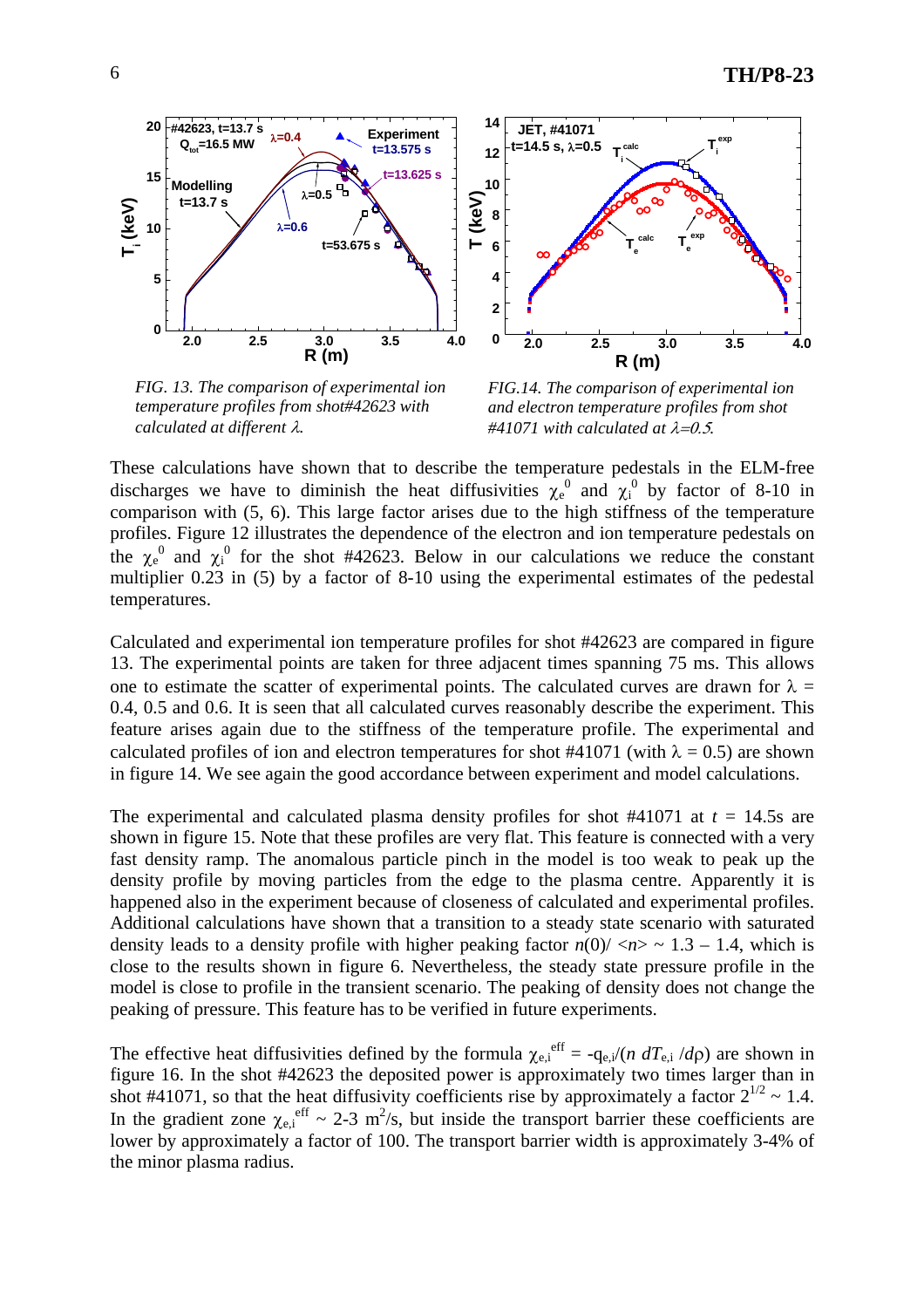

*FIG. 17. The experimental and calculated electron temperature profiles in MAST.*

*FIG. 18. The experimental and calculated plasma density profiles in MAST.*

### **5. Simulation of MAST H-mode shots**

MAST shot #13026 ( $I_p$ =0.75 MA,  $B_0$ =0.52 T,  $n=3.5\times10^{19}$  m<sup>-3</sup>,  $P_{NB}$  =1.8 MW) was chosen for modelling. This shot demonstrates a rather long ELM-free phase just before the time of the Thomson scattering (TS) measurement. The simulated electron temperature and plasma density profiles are presented in figures 17, 18 and compared with data from the 300 point (opened squares) and 20 point (triangles) TS systems. Low value of  $B_0$  leads to high temperature profile stiffness (see Eq. (3)), and, as a consequence, to low values of temperature pedestal both in ELMy and ELM-free shots. Therefore the same expressions (5, 6) were used for MAST also. We see that the simulations reproduce the peaked temperature profile and "ears" in the density profile.

### **6. Conclusion**

The non-linear version of the CPTM has been applied to the modelling of JET and MAST ELMy and ELM-free H-mode shots. This version describes both the plasma core and the external transport barrier. It uses boundary conditions at the last closed magnetic surface and includes the possibility of bifurcations in the transport equations. Simulations have modelled the temperature and density pedestals reasonably well, and reproduce the main features of temperature and density profiles in H-mode shots. The electron temperature profiles have